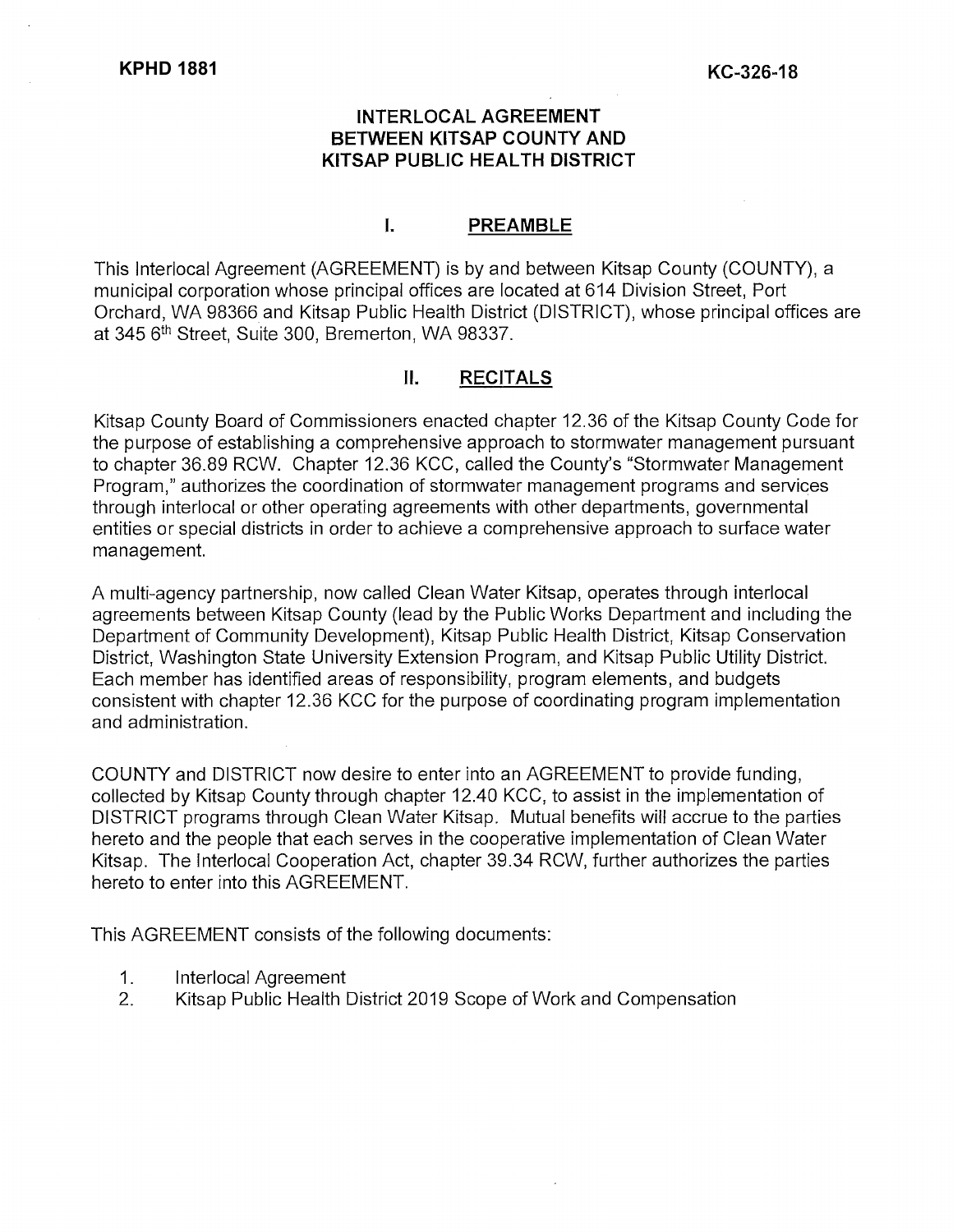#### **ACCORDINGLY, THE PARTIES AGREE AS FOLLOWS:**

#### **III.** AGREEMENT

#### **1. Purpose**

The purpose of the AGREEMENT will provide a mechanism for implementation of programs within the Clean Water Kitsap (CWK) partnership.

#### **2. Funding**

Funding for services provided shall be obtained from revenues derived from service charges authorized under chapter 12.36 KCC and assessed annually on parcels of real property in unincorporated Kitsap County. The COUNTY and the DISTRICT shall endeavor to seek and obtain, whenever possible, grants or other external funding sources to minimize the financial burden to the citizens of unincorporated Kitsap County.

#### **3. Scope of Work**

DISTRICT shall perform such duties and services as are listed on Exhibit A, attached hereto and incorporated herein by reference. Said services shall be performed in accordance with the approved Scope of Work and Budget specified in Exhibit A and as provided for in AGREEMENT. All services funded under this AGREEMENT shall be provided exclusively within the boundaries of unincorporated Kitsap County.

#### **4. Kitsap County Representative**

The Director of Public Works, or his/her designee, shall represent the Department of Public Works and the COUNTY in all matters pertaining to the services to be rendered under this AGREEMENT. All requirements of COUNTY pertaining to the services and materials to be rendered under this AGREEMENT shall be coordinated through said County representative.

#### **5. Kitsap Public Health District Representative**

The Director of Environmental Health for DISTRICT, or his/her designee, shall represent the DISTRICT in all matters pertaining to the services and materials to be rendered under this AGREEMENT. All requirements of DISTRICT pertaining to the services or materials to be rendered under this AGREEMENT shall be coordinated through said District representative.

#### **6. Program Reporting**

DISTRICT shall produce a mid-year progress update and a year-end report summarizing the work performed and evaluating the performance and results of the work performed pertaining to this AGREEMENT.

Progress update shall include, but not be limited to, the following information:

a. An update of the of work performed during the period and progress made to date, including performance indicators that reflect effectiveness of the program elements as set forth in Exhibit  $A -$  Scope of Work.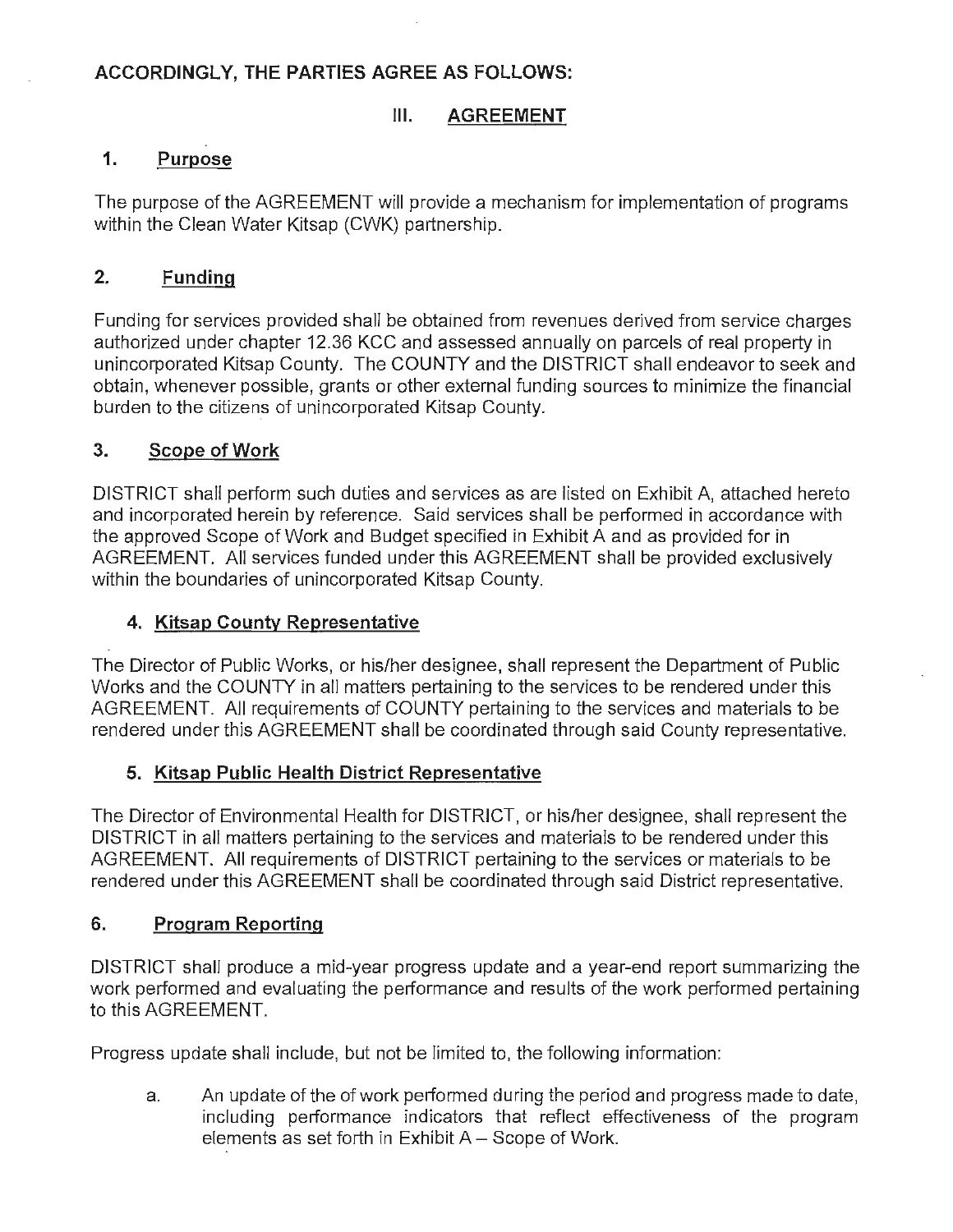- b. Status of the project schedule.
- c. Description of any adverse conditions that have affected the program objectives and/or time schedules, and actions taken to resolve these issues.

Progress update and report shall be submitted as follows:

Semi-annual update report (January 1 to Jun 30) due Jul 30, 2019

Annual Year-end report (January 1 to December 31) due January 31, 2020

The Year End Report shall contain a summary of major accomplishments realized during the year. The report will be written in such a manner so as to allow a summary paragraph to be excerpted from the report and incorporated into the CWK Annual Executive Summary Report. DISTRICT shall also be responsible for submitting additional information to be included in the Annual Executive Summary Report. This information shall include, but not be limited to, photographs, slides, and any other graphics that would enhance the content and/or appearance of the Annual Executive Summary Report.

#### **7. Performance Analysis**

COUNTY Representative shall complete a semi-annual performance analysis evaluating the services provided under the AGREEMENT for effectiveness and compliance with the program elements set forth in chapter 12.36 KCC and shall report to the CWK partnership.

#### **8. CWK Partnership Committee**

The DISTRICT shall participate on the existing CWK Partnership Committee.

The DISTRICT Representative shall represent the DISTRICT on the CWK Partnership Committee. The Director of Public Works and the Stormwater Management Program Manager shall represent COUNTY on the CWK Partnership Committee. A representative from the Kitsap County Department of Community Development shall represent that agency on the CWK Partnership Committee. A representative of the Washington State University Extension Program shall represent that agency on the CWK Partnership Committee. A representative of the Kitsap Conservation District shall represent that agency on the CWK Partnership Committee. A representative of the Kitsap Public Utility District shall represent that agency on the CWK Partnership Committee.

The CWK Partnership Committee shall hold quarterly meetings which shall focus on the following:

- a. Evaluating program performance to ensure that the program funding is used in the most effective manner.
- b. Ensuring that the CWK programs address water quality issues of most concern to the public.
- c. Providing a means to coordinate water quality programs among agencies to capitalize on each other's efforts and avoid duplication of activities.
- d. Providing a direct and effective means of communication among CWK agencies.
- e. Making recommendations for program revisions to the Director of Public Works and the Kitsap County Board of Commissioners.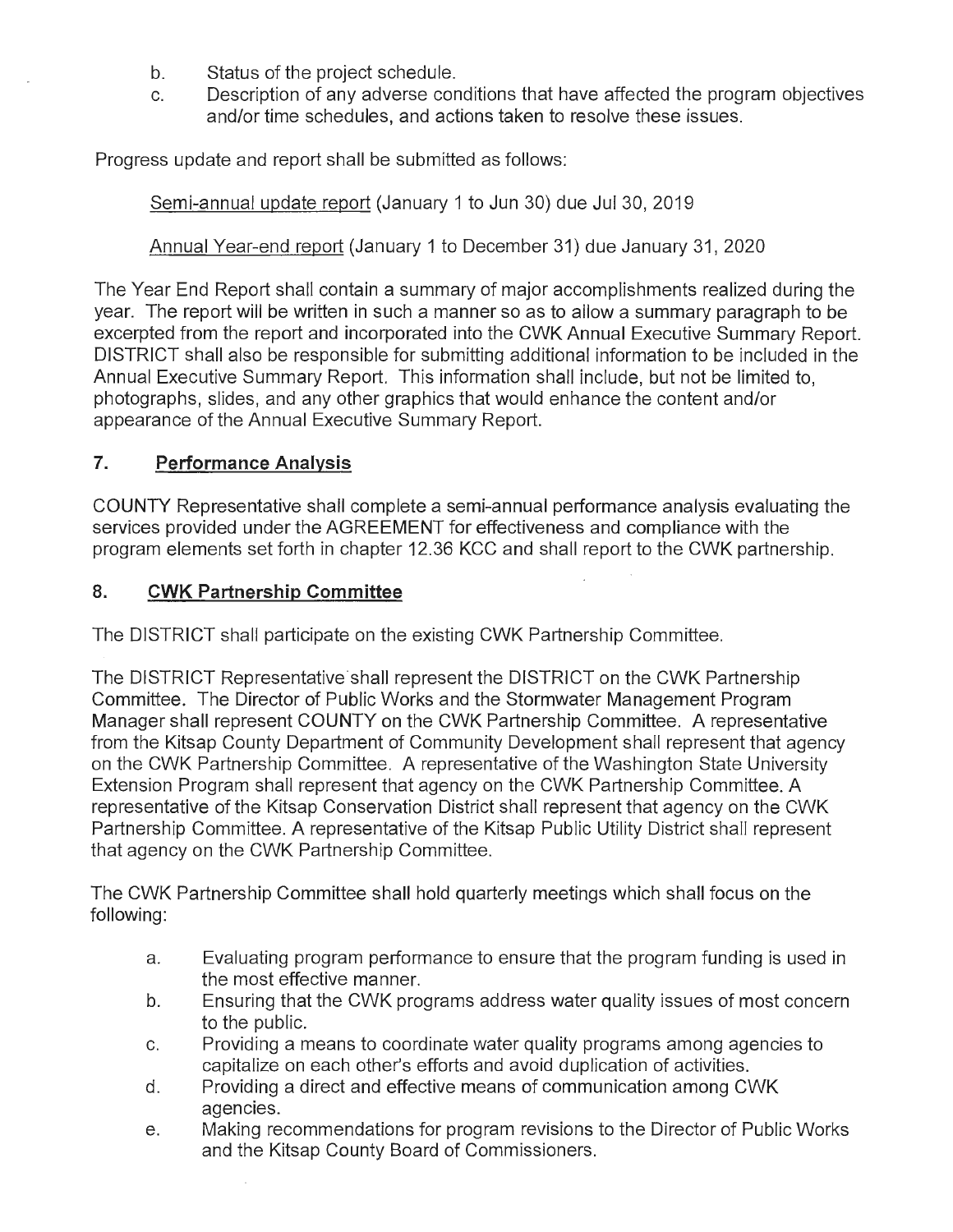#### **9. Reimbursement**

COUNTY shall reimburse DISTRICT only for actual incurred costs upon presentation of a properly executed invoice in a form approved by COUNTY. Costs shall be charged, and funds reimbursed based upon appropriate program elements and cost categories as defined in Exhibit A. The sum of DISTRICT'S reimbursement requests during the duration of this Agreement shall not exceed **\$1,155,000** the budget for all program elements combined as identified in Exhibit A

The Kitsap County Board of Commissioners must approve any payment request by DISTRICT exceeding this maximum reimbursement amount in advance of the payment. DISTRICT may exceed line item amounts within individual program element budgets but shall not exceed the total budget for each individual program element without the approval of the Director of Public Works.

Reimbursement requests shall not be made more frequently than once a month. COUNTY reserves the right to withhold payments pending timely delivery of progress reports or documents as may be required under this AGREEMENT. COUNTY shall reimburse DISTRICT within 30 days of receipt of a properly executed District invoice.

# **10. Documentation of Costs & Maintenance of Records**

DISTRICT shall maintain all books, documents, receipts, invoices and records including payroll records necessary to sufficiently and properly reflect the expenditure of COUNTY funds. The accounting records must provide for a separate recording and reporting of all CWK program receipts and expenditures.

Financial records pertaining to matters authorized by this AGREEMENT are subject to inspection and audit by representatives of COUNTY or the State Auditor upon request. Financial records shall be preserved and made available to COUNTY and its agents for a period of six (6) years after the end of this AGREEMENT or, in the event of an audit, records shall be kept until the audit is completely resolved.

# **11. Property**

Title to property purchased by DISTRICT, the cost of which DISTRICT has been reimbursed as a direct item of cost under this AGREEMENT, shall pass to and vest to DISTRICT. Property purchased with funds delivered pursuant to this AGREEMENT may be used only for the performance of this AGREEMENT and shall be purchased in accordance with applicable state law and COUNTY purchasing policies.

# **12. Assignment**

DISTRICT shall not assign or subcontract any portion of the services provided within the terms of this AGREEMENT without obtaining prior written approval of COUNTY. All terms and conditions of the AGREEMENT shall apply to any approved subcontract or assignment related to this AGREEMENT.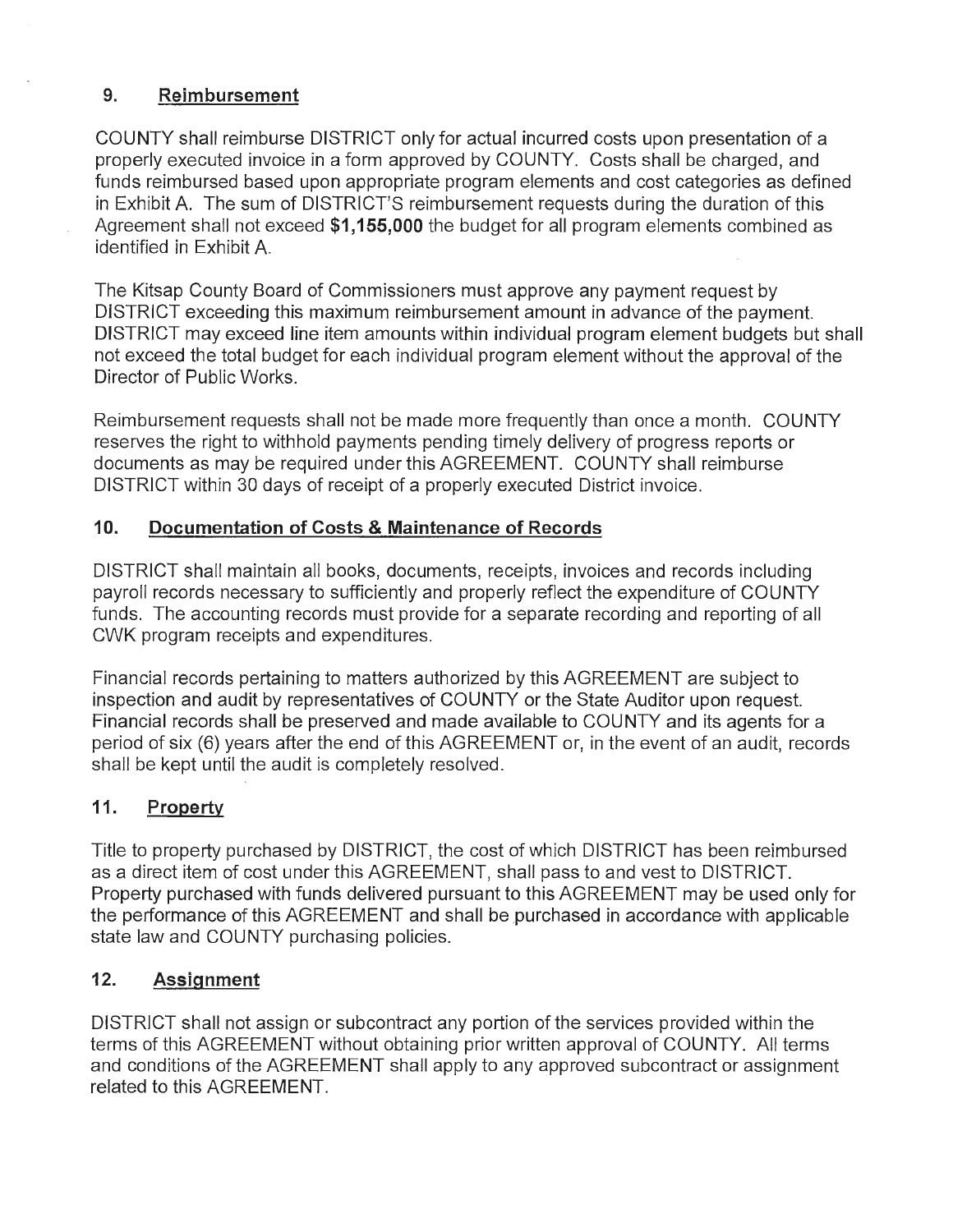#### **13. Nondiscrimination**

DISTRICT and COUNTY agree to comply with all applicable local, state, and/or federal laws and ordinances, and agree that they shall not discriminate in their employment practices or delivery of services or other activities on the grounds of race, color, religion, national origin, age, sex, marital status, veteran status, sexual orientation, or the presence of any sensory, mental or physical handicap. DISTRICT and KITSAP COUNTY shall ensure that any subcontractor shall fully comply with this paragraph.

#### **14. Compliance with Laws**

DISTRICT shall comply with all federal, state, and local laws, statutes, ordinances, rules, and regulations applicable to the performance of this AGREEMENT. DISTRICT agrees to comply with all the provisions of the Americans with Disabilities Act and all regulations interpreting or enforcing such act.

#### **15. Indemnity**

It is understood and agreed that this AGREEMENT is solely for the benefit of the parties hereto and gives no right to any other party. No joint venture or partnership is formed as a result of this AGREEMENT. Each party hereto agrees to be responsible and assumes liability for its own negligent acts or omissions, and those of its officers, agents, and employees to the fullest extent required by law, and agrees to save, indemnify, defend, and hold the other party harmless from any such liability. In the case of negligence of both the COUNTY and DISTRICT, any damages allowed shall be levied in proportion to the percentage of negligence attributable to each party, and each party shall have the right to seek contribution from the other party in proportion to the percentage of negligence attributable to the other party.

This indemnification clause shall also apply to any and all causes of action arising out of the performance of work activities under this AGREEMENT. Each contract for services or activities utilizing funds provided in whole or in part by this AGREEMENT shall include a provision that KITSAP COUNTY is not liable for damages or claims from damages arising from any subcontractor's performance or activities under the terms of the contracts.

For the purposes of this indemnification, the parties specifically and expressly waive any immunity granted under the Washington Industrial Insurance Act, Title 51 RCW. This waiver has been mutually negotiated and agreed to by the parties. The provision of this section shall survive the expiration or termination of the Agreement.

#### **16. Insurance**

The DISTRICT certifies that it is part of a liability insurance pool or maintains appropriate liability insurance policies and agrees to pay for all losses for which DISTRICT is found liable.

Insurance carried by the DISTRICT shall be primary insurance with respect to any insurance or self-insurance programs maintained by the County and shall not contribute with it.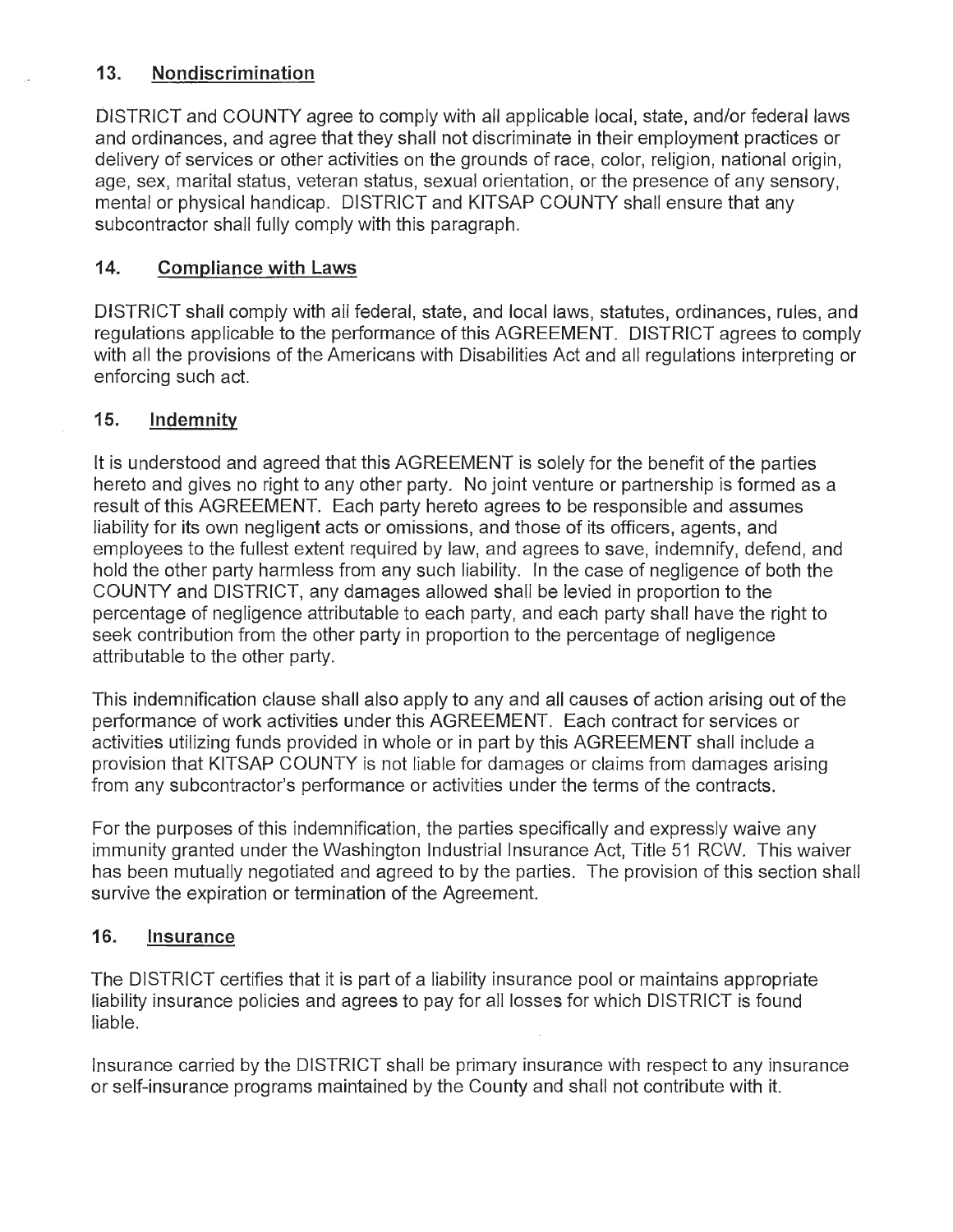The policy shall provide, and the certificate shall reflect the insurance afforded applies separately to each insured against which a claim is made, or a suit is brought except with respect to the limits of the insurer's liability.

Upon request of the County, the DISTRICT shall furnish proof of liability insurance including policy limits.

The DISTRICT agrees to comply with all State requirements related to Workers Compensation Insurance.

#### **17. Amendments to Agreement**

The parties hereby further agree that this AGREEMENT cannot be amended or modified without the written concurrence of both parties.

#### **18. Modification for Funding Reasons**

COUNTY may negotiate modification of the AGREEMENT at any time if funding is reduced or limited in any way after the effective date of this agreement.

#### **19. Termination**

Either party to this AGREEMENT may elect to terminate this AGREEMENT for any reason by delivering a thirty (30) day written notice of intent to terminate to the other party. In the event of such termination, DISTRICT shall be compensated for the actual costs incurred prior to the time of notification of contract termination. DISTRICT shall also refund to COUNTY any balance of the unexpended 1995 initial payment of \$30,000.00, as identified in Kitsap County Contract 245-1995, within thirty (30) days of the closeout of the program.

#### **20. Duration of Agreement**

This Agreement is in effect from the January 1, 2019 through December 31, 2019.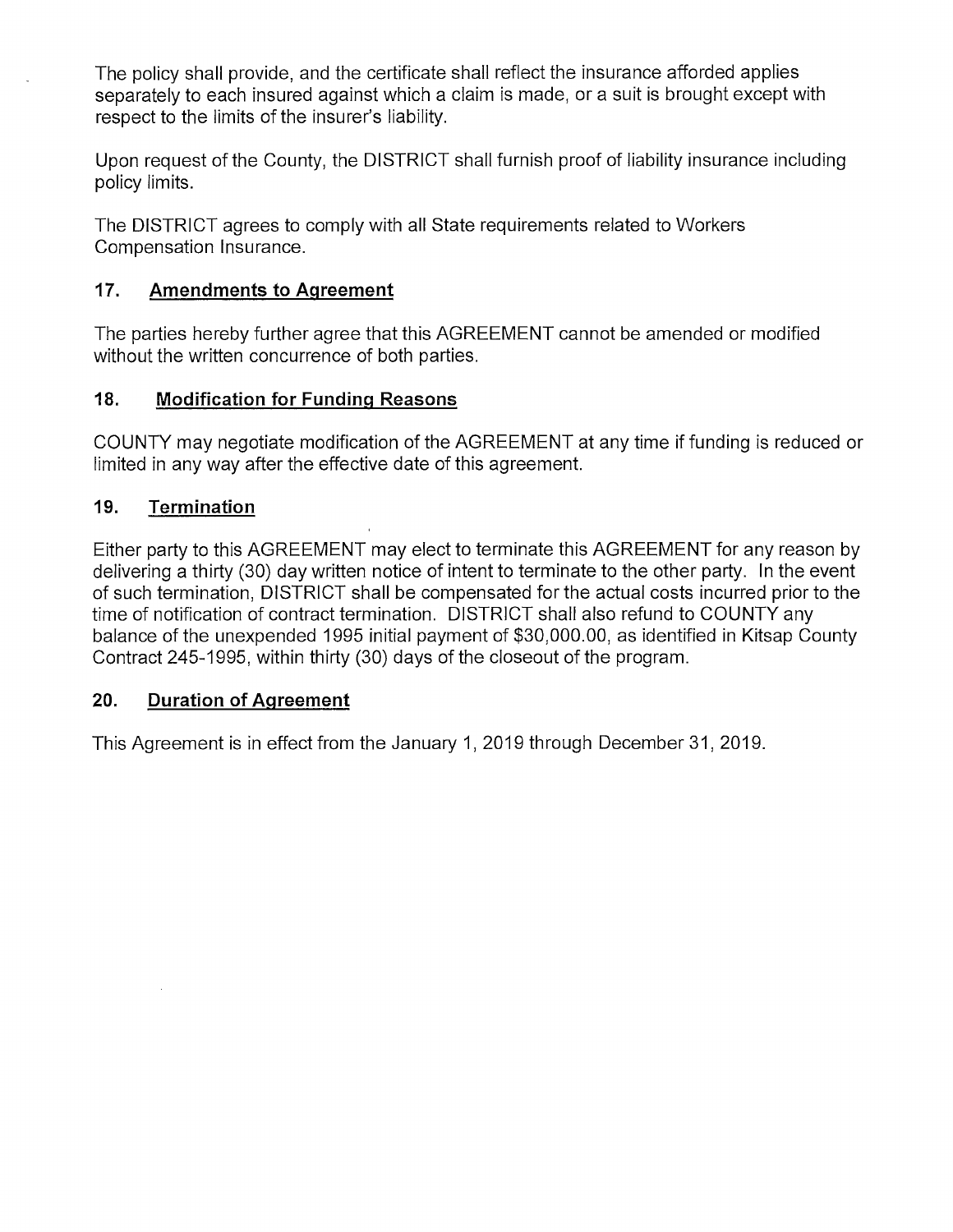# **21. Filing**

This AGREEMENT shall be filed with the County Auditor following execution by all parties.

Dated this **5th** day of **DECEMBL**, 2018 Dated this 14 day of JANUARY, 2018

#### **KITSAP PUBLIC HEAL TH DISTRICT BOARD OF COUNTY COMMISSIONERS**

Keith Grellner, Administrator

**KITSAP COUNTY, WASHINGTON** 

EDWARD **E.** WOLFE **E.** WOLFE **/c.-**

 $\overline{\mathrm{Chair}}$ 

**CHARLOTTE GARRIDO,** Commissioner

ROBERT GELDER, Commissioner

**ATTEST:** 

Dana Daniels, Clerk of the Bo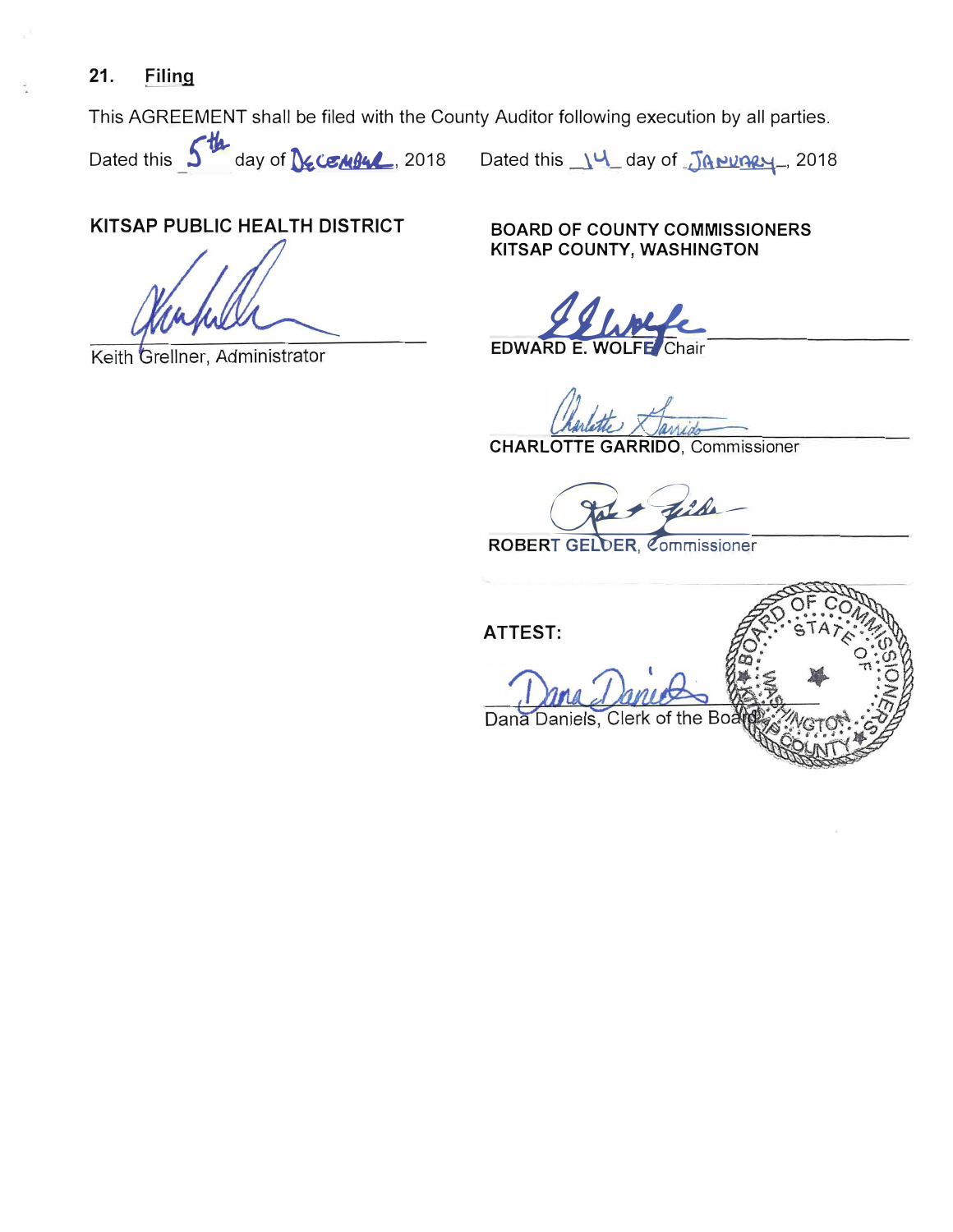$\bar{\mathcal{A}}$ 

# EXHIBIT A

 $\sim 10^{11}$  km s  $^{-1}$ 

 $\sim$   $\sim$ 

 $\sim$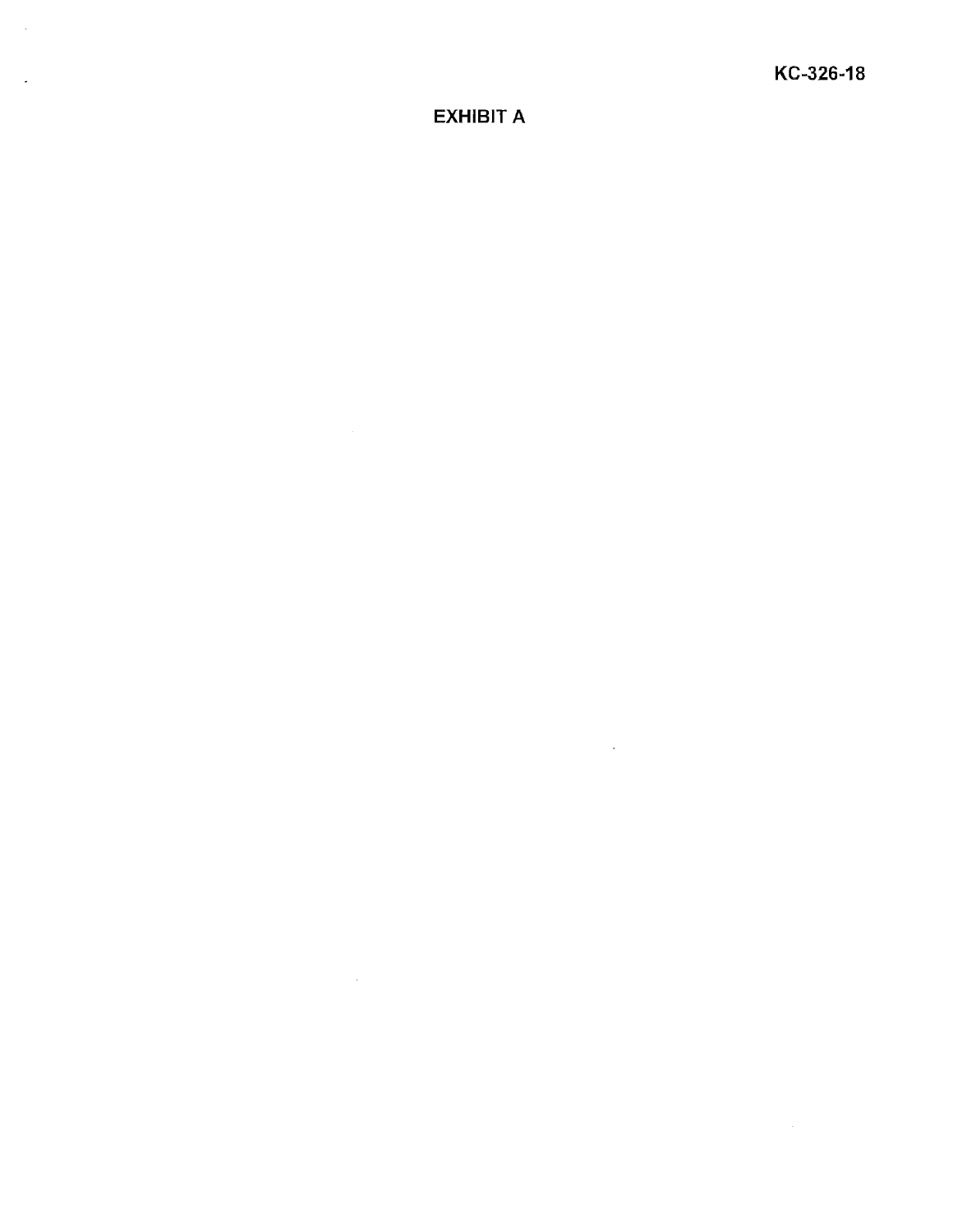# KITSAP PUBLIC HEALTH DISTRICT 2019 SCOPE OF WORK

# POLLUTION IDENTIFICATION AND CORRECTION

 $\sim$ 

# PROGRAM Budget: \$990,000

# Goal 1: PROTECT PUBLIC HEALTH AND THE ENVIRONMENT FROM FECAL POLLUTION OF SURFACE WATERS

| Tasks                                                                                                                | <b>Activities</b>                                                                                                                                                     | <b>Target</b>                                  | Performance Criteria                                                                                                                                     | 6 month status |
|----------------------------------------------------------------------------------------------------------------------|-----------------------------------------------------------------------------------------------------------------------------------------------------------------------|------------------------------------------------|----------------------------------------------------------------------------------------------------------------------------------------------------------|----------------|
| Identify and correct FC and/or EC pollution sources in<br>high priority surface waters                               | Update and implement the 2019 Watershed Action Plans                                                                                                                  | 12/31/2019                                     | Watershed Action Plans updated and<br>implemented by 12/31/2019                                                                                          |                |
|                                                                                                                      | Conduct PIC activities, according to current PIC Program<br>Protocols and watershed action plans.                                                                     | 450 inspections                                | number of PIC property inspections and<br>% of properties with identified fecal<br>pollution sources found during<br>inspections                         |                |
|                                                                                                                      | Mail post card surveys to all PIC inspection participants to<br>gauge program effectiveness                                                                           | 20% return rate                                | Include response rate achieved in survey<br>report                                                                                                       |                |
|                                                                                                                      | Complete post card survey summary report for surveys<br>completed the previous calendar year                                                                          | 1/31/2020                                      | Postcard survey report                                                                                                                                   |                |
| Conduct Shoreline Monitoring in eccordance with the<br>Shoreline Monitoring Plan and Health District protocols       | Complete shoreline survey work in accordance with the<br>Shoreline Monitoring Plan.                                                                                   | Hood Canal #1 and Port<br>Gamble growing areas | Complete shoreline surveys                                                                                                                               |                |
|                                                                                                                      | Identify bacterial hotspots for shoreline discharges                                                                                                                  |                                                | number of new hotspots confirmed                                                                                                                         |                |
|                                                                                                                      | Investigate all newly identified shoreline "hot spots" within<br>12 months in accordance with Health District protocols                                               | 100%                                           | % of new hotspots investigated                                                                                                                           |                |
|                                                                                                                      | Identify and correct bacterial pollution sources                                                                                                                      | 75% annually                                   | number of hotspot investigations closed                                                                                                                  |                |
| Investigate public sewage complaints in a timely and<br>lefficient fashion.                                          | Respond to public sewage complaints within <b>5 days</b> of<br>receipt. Track and manage sewage complaints, and identify<br>and correct failing OSS.                  | 100%                                           | Percent of complaints responded to<br>within 5 days. Number of complaints.<br>Number of violations found and<br>corrected.                               |                |
| Investigate OSS deficient pump reports (DPR) from<br>certified septic pumpers in a timely and efficient<br> fashion. | Respond to selected DPRs within 7 days of assignment.<br>Track and manage DPR response, and identify and correct<br>failing OSS.                                      | 100%                                           | Percent of reports responded to within 7<br>days. Number of reports responded to<br>with field inspections. Number of<br>violations found and corrected. |                |
| Investigate agricultural complaints in a timely and<br>efficient fashion.                                            | Respond to public agricultural complaints within <b>5 days</b> of<br>receipt. Track and manage agricultural complaints. Identify<br>and correct agricultural sources. | 100%                                           | Percent responded to within 5 days.<br>Number of agricultural complaints.<br>Number of violations found and<br>corrected.                                |                |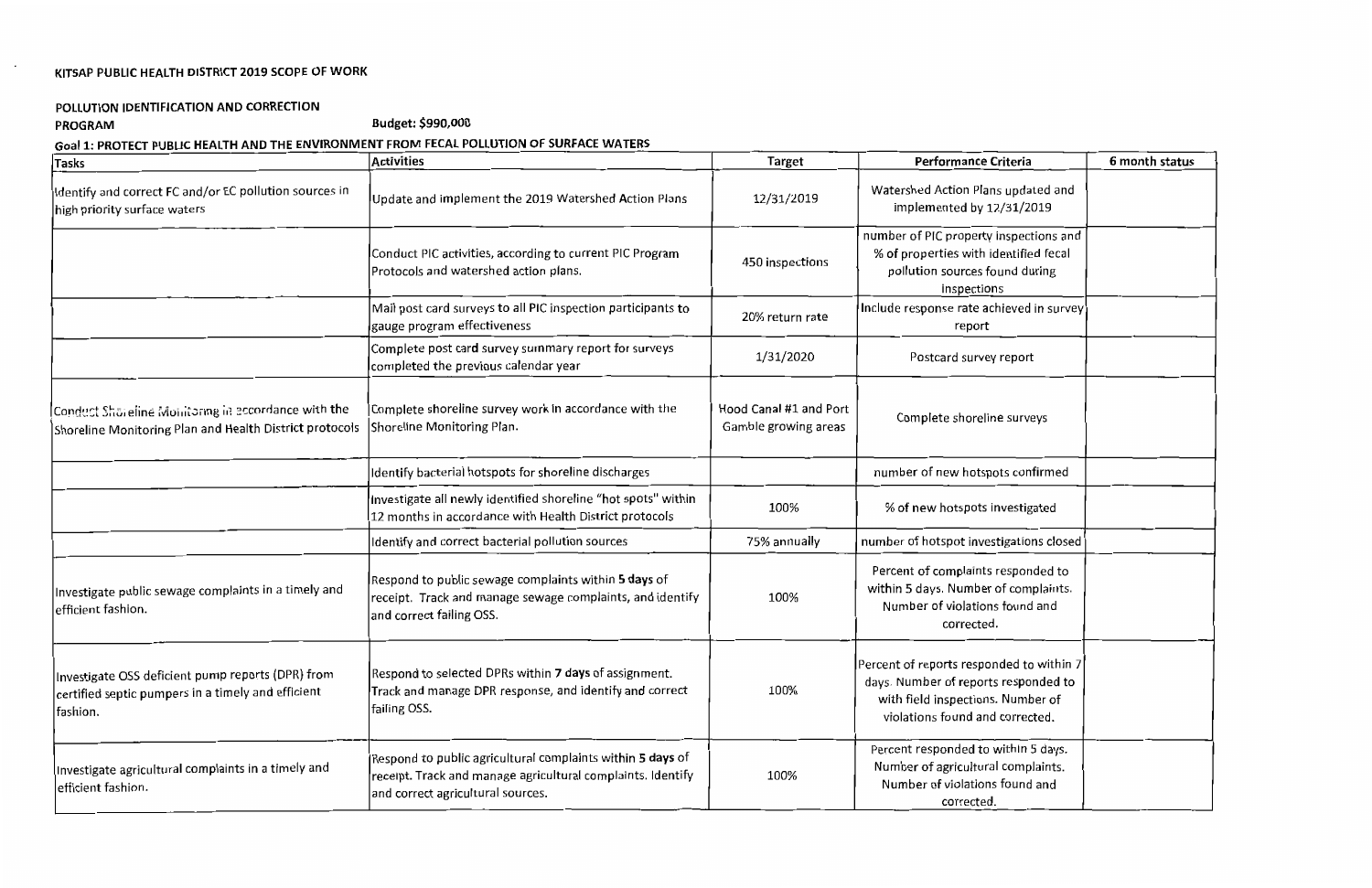|                                                                                                                                | Coordinate with the Kitsap Conservation District on<br>correcting FC pollution caused by livestock waste, pursuant<br>to existing interlocal agreement.                                                                                                                                                                                                    |                                   | number of referrals to KCD                                                                                                 |  |
|--------------------------------------------------------------------------------------------------------------------------------|------------------------------------------------------------------------------------------------------------------------------------------------------------------------------------------------------------------------------------------------------------------------------------------------------------------------------------------------------------|-----------------------------------|----------------------------------------------------------------------------------------------------------------------------|--|
| Investigate IDDE complaints in a timely and efficient<br>fashion.                                                              | Coordinate with Kitsap County Public Works on the<br>correction of FC sources discharging to (or from) the county's<br>storm water system. Conduct work in compliance with<br>'KPHD/KCPW stormwater Illicit Detection and Elimination<br>(IDDE) Protocol".                                                                                                 | 100% corrected within 6<br>months | number of violations and % corrected,<br>number of referrals to KCPW for<br>stormwater outfalls                            |  |
| Investigate citizen complaints related to water quality<br>concerns in a timely and efficient fashion.                         | Respond to public water quality complaints within 5 days of<br>receipt. Track and manage water quality complaints. Identify<br>and correct pollution sources.                                                                                                                                                                                              | 100%                              | Percent of complaints responded to<br>within 5 days. Number of complaints.<br>Number of violations found and<br>corrected. |  |
|                                                                                                                                | Issue advisories for lake algae blooms                                                                                                                                                                                                                                                                                                                     |                                   | number of algae bloom advisories                                                                                           |  |
|                                                                                                                                | Track and respond to reports of waterborne illness in<br>cooperation with the Health District's Communicable Disease<br>Clinic and the Washington State Department of Health.                                                                                                                                                                              |                                   | Number of water borne illnesses<br>reported and investigated implicating<br>lake swimming beaches.                         |  |
| Support financial options for Kitsap County residents to<br>promote voluntary correction of failing on-site sewage<br> systems | Participate in Ecology's Regional Loan Program                                                                                                                                                                                                                                                                                                             |                                   | Number of loans provided and dollar<br>amount                                                                              |  |
|                                                                                                                                | Respond to sewage spills in unincorporated Kitsap County<br>pursuant to Health District's "Sewage Spill Reporting and<br>Protect the public from spills from public sewer systems. Response Procedures". Report spills into or from the public<br>storm drainage system to Kitsap 1. Post signage and issue<br>health advisories to protect public health. | number of sewage spill advisories |                                                                                                                            |  |

**MONITORING PROGRAM Budget: \$165,000** 

 $\sim$   $\sim$ 

#### **Goal 2·** . **MONITOR AND ASSESS POLLUTION OF KITSAP COUNTY WATERS**

| <b>Tasks</b>                                                                             | <b>Activities</b>                                                                                                                     | <b>Target</b> | Performance Criteria           | 6 month status |
|------------------------------------------------------------------------------------------|---------------------------------------------------------------------------------------------------------------------------------------|---------------|--------------------------------|----------------|
| Determine fecal pollution levels (improvement and<br>declines) in Kitsap County streams. | Collect water quality samples monthly to monitor for fecal<br>coliform and/or E Coli bacterial contamination in streams.              | 100%          | % of planned events completed  |                |
|                                                                                          | Publish Annual Water Quality Monitoring Report with trend<br>analysis for streams                                                     | 1/31/2020     | Annual water quality report    |                |
|                                                                                          | Provide surface water information to CWK, the public, or<br>other private or governmental entities by responding to data<br> requests |               | number of stream data requests |                |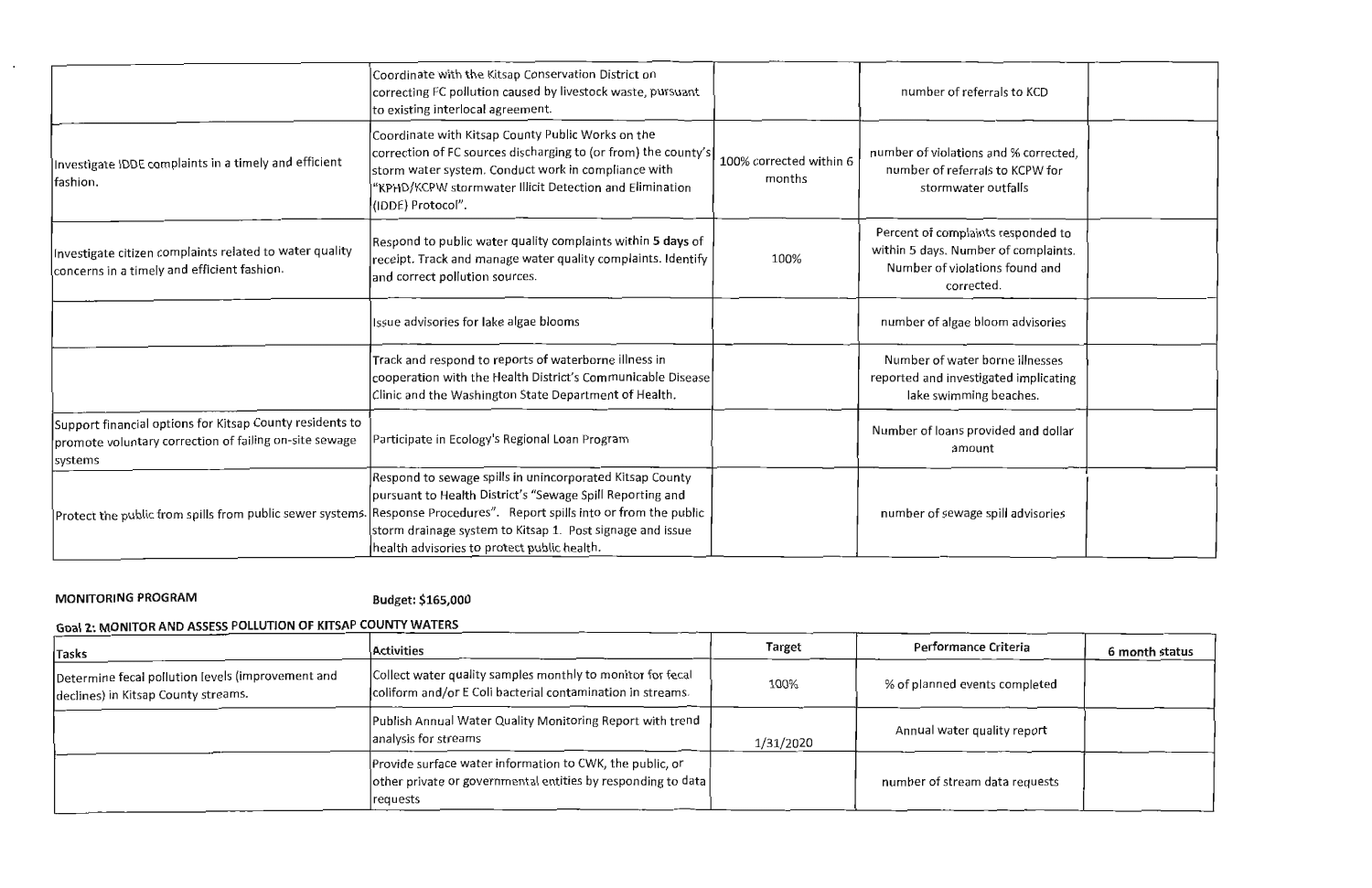| Test best available laboratory and field techniques to<br>determine the presence of human contribution to<br>confirmed "hot spots", prioritize for investigation. | Complete testing and demonstration of laboratory and field<br>techniques that determine human contribution to county<br>stormwater systems, shoreline "hot spots" and 4A and 4B<br>streams. Examples include chemicals of emerging concern,<br>bacteroides, microbial source tracking, etc. | As needed | number of samples collected using new<br>indicator data                |
|-------------------------------------------------------------------------------------------------------------------------------------------------------------------|---------------------------------------------------------------------------------------------------------------------------------------------------------------------------------------------------------------------------------------------------------------------------------------------|-----------|------------------------------------------------------------------------|
| Report on water quality for Kitsap County lakes.                                                                                                                  | Prepare the lake water quality chapter for the annual<br>monitoring report                                                                                                                                                                                                                  | 1/31/2020 | Cited in annual water quality report                                   |
|                                                                                                                                                                   | Provide lake swimming beach monitoring information to<br>$ {\rm CW}$ , the public, or other private or governmental entities by $ $<br>responding to data requests.                                                                                                                         |           | Number of data requests                                                |
| Conduct ongoing monitoring of Kitsap County lake<br>public access areas and swimming beaches for water<br>quality according to the program plan.                  | Issue advisories for elevated bacteria or other water quality<br> concerns                                                                                                                                                                                                                  |           | Number and type of advisories                                          |
|                                                                                                                                                                   | Assess lake swimming beaches for safety hazards                                                                                                                                                                                                                                             | 100%      | Number of swimming beach safety<br>hazards identified and % corrected. |

# **Goal 3: PROTECT THE PUBLIC FROM ILLNESSES RELATED TO SHELLFISH AND BIOTOXINS**

 $\sim$ 

| $ T$ asks                                                                                                                                                                                                                                   | <b>Activities</b>                                                                                                                                                                            | Target | Performance Criteria                                                                                                             | 6 month status |
|---------------------------------------------------------------------------------------------------------------------------------------------------------------------------------------------------------------------------------------------|----------------------------------------------------------------------------------------------------------------------------------------------------------------------------------------------|--------|----------------------------------------------------------------------------------------------------------------------------------|----------------|
| Protect public health in Kitsap County by providing<br>oversight, environmental monitoring, public<br>information, and emergency investigative response for<br>public areas known to be frequented by recreational<br>shellfish harvesters. | Monitor shellfish for marine biotoxin at sentinel sites<br>throughout Kitsap County.                                                                                                         | 9      | Number of recreational shellfish<br>monitoring sites                                                                             |                |
|                                                                                                                                                                                                                                             | Issue harvest advisories as appropriate. Post signs, update<br>web page, and update 1-800-2BE-WELL hotline.                                                                                  |        | Number of shellfish biotoxin health<br>advisories                                                                                |                |
|                                                                                                                                                                                                                                             | In collaboration with the Food and Living Environment<br>Program, and the Communicable Disease Program,<br>investigate reports of food borne illness related to<br>consumption of shellfish. |        | Number of reported and confirmed<br>marine biotoxin exposures or food borne<br>illnesses resulting from shellfish<br>consumption |                |
| Provide data on water as a resource.                                                                                                                                                                                                        | Include in the annual report to CWK on the number of fish<br>consumption advisorys due to cyanobacteria and biotoxins                                                                        |        | Number of fish consumption advisories                                                                                            |                |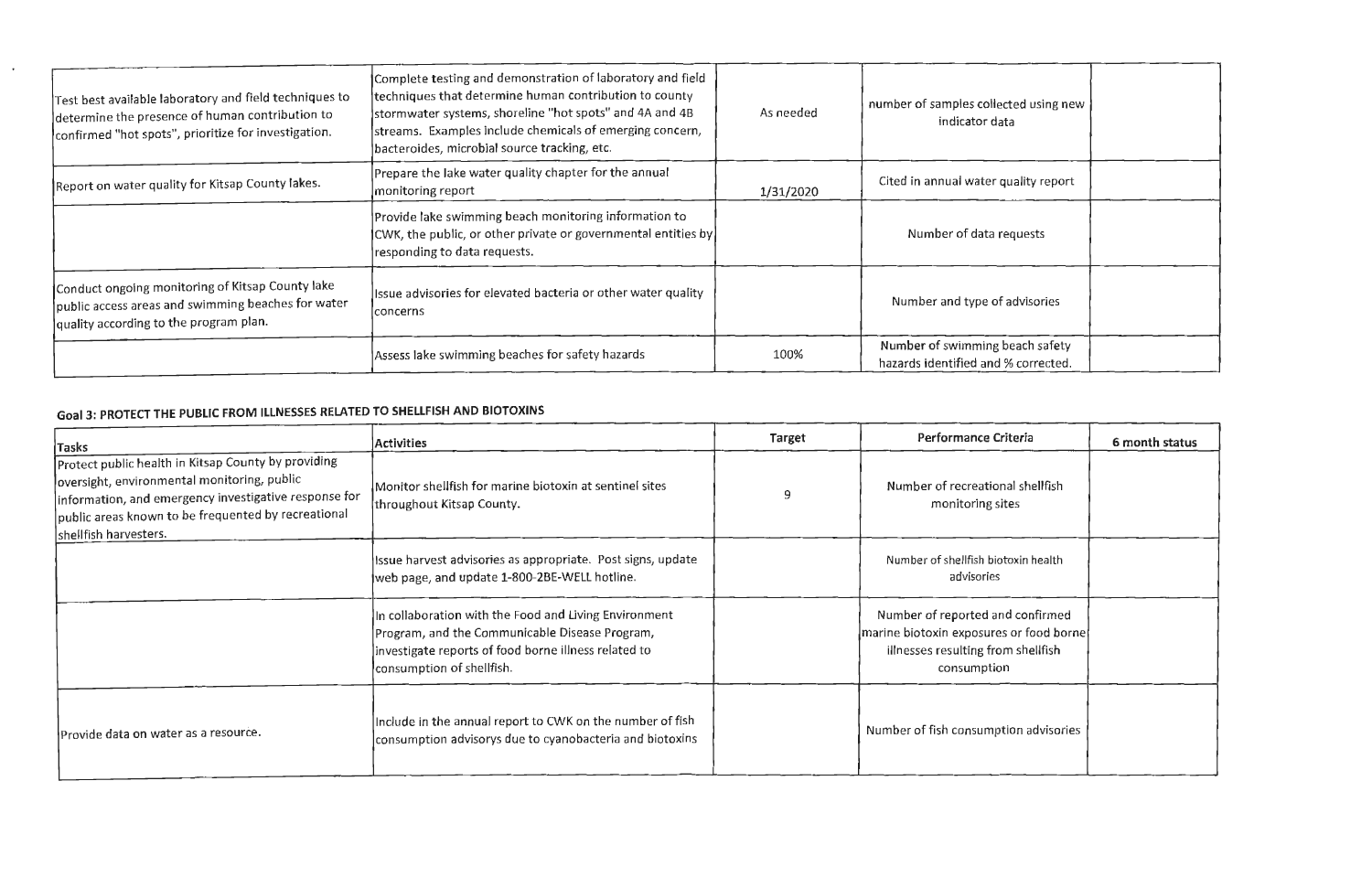# **GOAL 4: ADDRESS OR ASSIST WITH FEDERAL, STATE AND COUNTY WATER QUALITY MANDATES AS REQUIRED**

 $\frac{1}{2}$ 

 $\sim$   $\star$ 

| Tasks                                                                                                                                  | <b>Activities</b>                                                                                                                                                                                                                                                                                                                      | <b>Target</b>                          | Performance Criteria                                                          | 6 month status |
|----------------------------------------------------------------------------------------------------------------------------------------|----------------------------------------------------------------------------------------------------------------------------------------------------------------------------------------------------------------------------------------------------------------------------------------------------------------------------------------|----------------------------------------|-------------------------------------------------------------------------------|----------------|
| Water Act Section 303(d) and associated Total<br>Maximum Daily Load Studies.                                                           | Provide data and comment to the State Department of<br>Assist Kitsap County with compliance with Federal Clean (Ecology to evaluate classification of Kitsap County water<br>bodies for the state's ongoing water quality assessments.<br>Allow a review by Kitsap Public Works Stormwater Division<br>prior to submission to Ecology. | 12/31/2019                             | Submit trend monitoring data to Ecology<br>by $12/31/19$ .                    |                |
|                                                                                                                                        | Participate in TMDL development and implementation<br>meetings as needed                                                                                                                                                                                                                                                               | as needed                              | Number of TMDL implementation<br>meetings attended                            |                |
|                                                                                                                                        | Participate in Interagency Water Quality Team as needed in<br>coordination with KCPW staff                                                                                                                                                                                                                                             |                                        | Number of meetings attended                                                   |                |
| Assist Kitsap County with response to Washington State<br>Department of Health commercial shellfish harvest<br>classification changes. | Provide data and comment to the WA State Department of<br>Health for use in shellfish area classification.                                                                                                                                                                                                                             |                                        | number of reports to DOH for use in<br>shellfish growing area classifications |                |
|                                                                                                                                        | Participate in the Burley Lagoon Shellfish Protection District<br>as necessary to support water quality improvement efforts                                                                                                                                                                                                            |                                        | Number of Shellfish Protection District<br>meetings attended                  |                |
|                                                                                                                                        | Draft a Shellfish Growing Area Closure Response Plan for the<br>Dyes Inlet Growing area                                                                                                                                                                                                                                                | 180 days after DOH<br>reclassification | Completed response plan                                                       |                |

# **Goal S· INFORM THE PUBLIC REGARDING SURFACE WATER QUALITY AND POLLUTION**

| Tasks                                                                                                                                                                                                  | <b>Activities</b>                                                                                      | <b>Target</b> | Performance Criteria                                    | 6 month status |
|--------------------------------------------------------------------------------------------------------------------------------------------------------------------------------------------------------|--------------------------------------------------------------------------------------------------------|---------------|---------------------------------------------------------|----------------|
| Prevent failing onsite sewage systems by promoting and<br>providing education on the use of OSS to homeowners,<br>community groups, the OSS industry, realtors,<br>developers, builders, lenders, etc. | Conduct (2) OSS Workshops in partnership with WSU<br>Cooperative Extension                             | 2 workshops   | Number of workshops completed                           |                |
|                                                                                                                                                                                                        | Attend CWK Education Partner meetings                                                                  |               | number of meetings attended                             |                |
|                                                                                                                                                                                                        | Deliver a minimum of four (4) educational presentations to<br>community groups                         |               | number of events and approximate<br>number of attendees |                |
|                                                                                                                                                                                                        | Assist with organizing and implementing the 2019 Water<br>Festival, Salmon in the Classroom, and GEMS. |               | Number of events                                        |                |

| teria                         | 6 month status |
|-------------------------------|----------------|
| lata to Ecology<br>٠          |                |
| ementation<br>ded             |                |
| attended                      |                |
| H for use in<br>assifications |                |
| ection District<br>ded        |                |
| se plan                       |                |

 $\sim 10^{-11}$ 

 $\overline{\phantom{0}}$